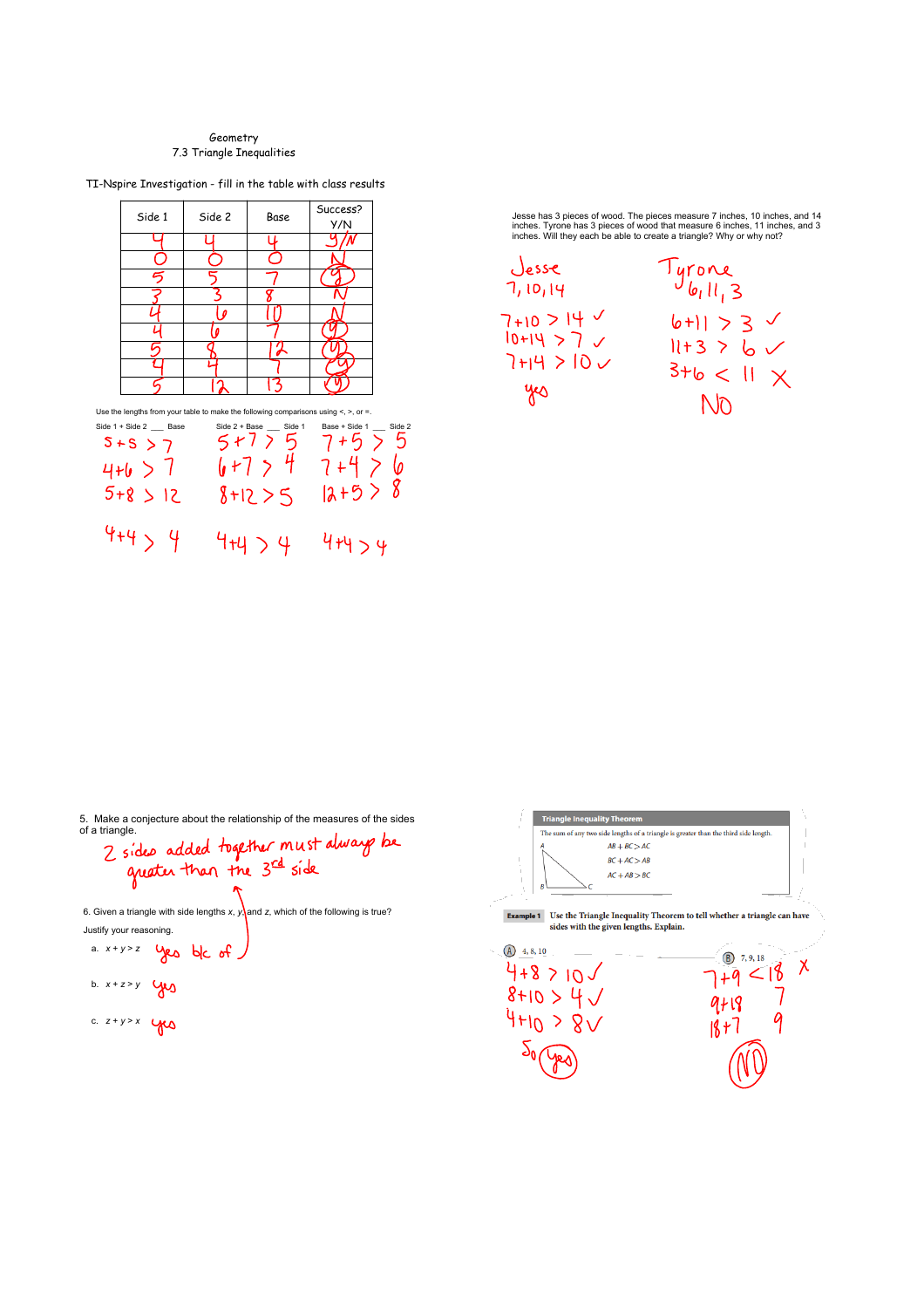7. Given the lengths of 2 sides of a triangle, what are the possible measures<br>for the length of the third side? Let's plug them into the inequalities from #6.<br>x + y > z x + z > y x + z > y 2 + y > x ...











Study the triangles above to find a pattern and answer the questions below:

Where is the smallest angle in relation to the shortest side? Where is the sinancest angle in relation to the shertest side.<br>Where is the largest angle in relation to the longest side?

How does your answer to the previous questions relate to isosceles

and equilateral triangles? $s_{\alpha s_{\alpha 0}}(s - 10.2)$   $s_{\alpha s_{\alpha 0}}^{\prime} \approx 10.2$  sides or